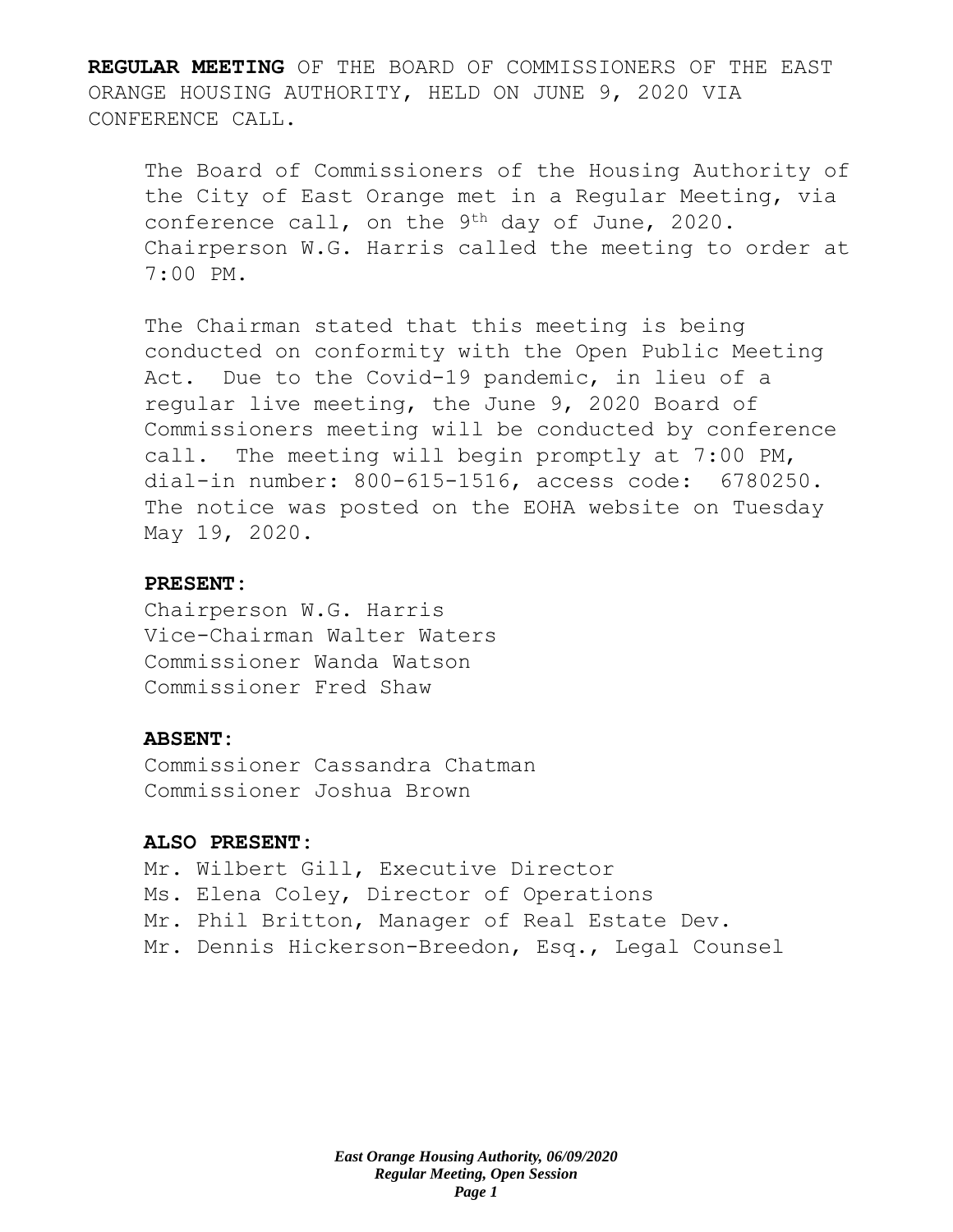#### **PUBLIC NOTICE OF REGULAR MEETING**

# **TO: BOARD OF COMMISSIONERS OF THE HOUSING AUTHORITY OF THE CITY OF EAST ORANGE, CITY CLERK OF EAST ORANGE, EAST ORANGE RECORD AND NEWARK STAR LEDGER**

Notice is hereby given pursuant to the Open Public Meetings Act, that a Regular Meeting of the Board of Commissioners of the Housing Authority of the City of East Orange, will be held on June 9, 2020, via conference call, for the purpose of acting upon:

## **2020-22 AUTHORIZING OR RATIFYING PAYMENT OF THE BILL LIST FOR THE MONTH OF MAY 2020**

**2020-23 RESOLUTION TO ADOPT NJ STATE DEPARTMENT OF HUMAN SERVCICES STANDARDIZED BOARD RESOLUTION AND APPROVE THE 2020/2021 CONGREGATE HOUSING SERVICES GRANT SUBMISSION**

And for the purpose of transacting any other business related hereto or which may properly come before each meeting.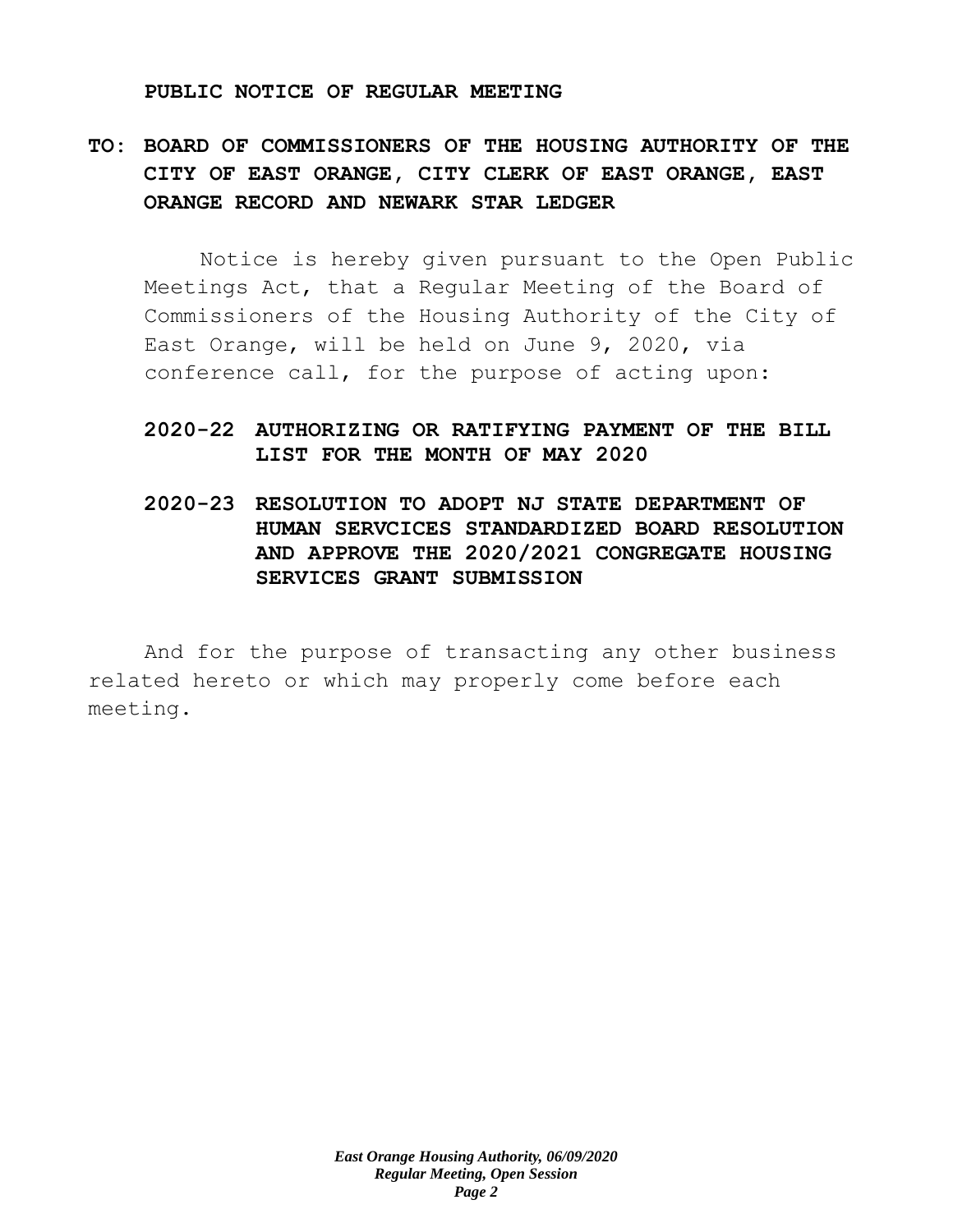## 1. **OPEN PUBLIC MEETING ACT and ROLL CALL**

## **PRESENT:**

Chairperson W.G. Harris Vice-Chairman Walter Waters Commissioner Wanda Watson Commissioner Fred Shaw

#### **ABSENT:**

Commissioner Cassandra Chatman Commissioner Joshua Brown

## **ALSO PRESENT:**

Mr. Wilbert Gill, Executive Director Ms. Elena Coley, Director of Operations Mr. Phil Britton, Manager of Real Estate Dev.

## **2. MINUTES**

**MOTION:** Commissioner Waters moved to approve the minutes of the previous meeting in May 2020. Commissioner Shaw seconded. There were no questions.

ROLL CALL: Ayes: Watson, Waters, Shaw, Harris. Nays: None. Abstentions: None.

The Resolution was approved 4-0-0.

## **3. APPROVAL OF THE BILLS**

**MOTION:** Commissioner Waters moved to approve the payment of bills. Commissioner Watson seconded. There were no questions.

ROLL CALL: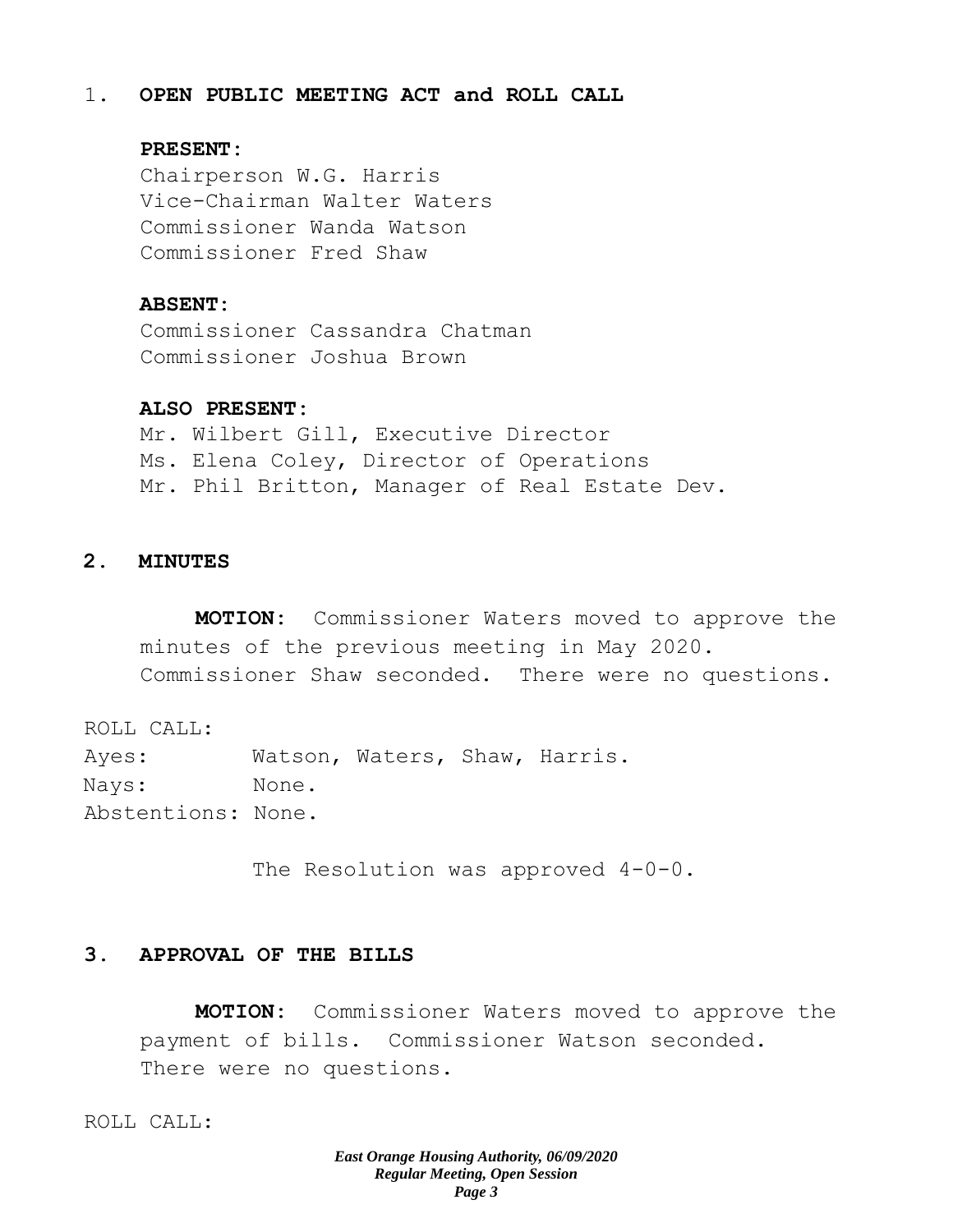Ayes: Watson, Shaw, Waters, Harris. Nays: None. Abstentions: None.

The Resolution was approved 4-0-0.

## **4. VISITORS**

There were no visitors.

#### **5. REPORTS**

#### **COMMITTEE REPORTS**

**REAL ESTATE DEVELOPMENT:** There was no report.

**FINANCE:** Mr. Gill reported that there was a meeting.

**BUILDINGS & GROUNDS:** There was no report.

**BY-LAWS & PROCUREMENT:** There was no report.

**PERSONNEL:** Mr. Gill reported that there was a meeting.

**NON-PROFIT COMMITTEE:** Mr. Gill reported that there was a meeting.

**EOHCDC BOARD OF DIRECTORS**: There was no report.

#### **LEGAL REPORT (Board Attorneys)**

There was no report.

#### **EXECUTIVE DIRECTOR**

*East Orange Housing Authority, 06/09/2020 Regular Meeting, Open Session Page 4*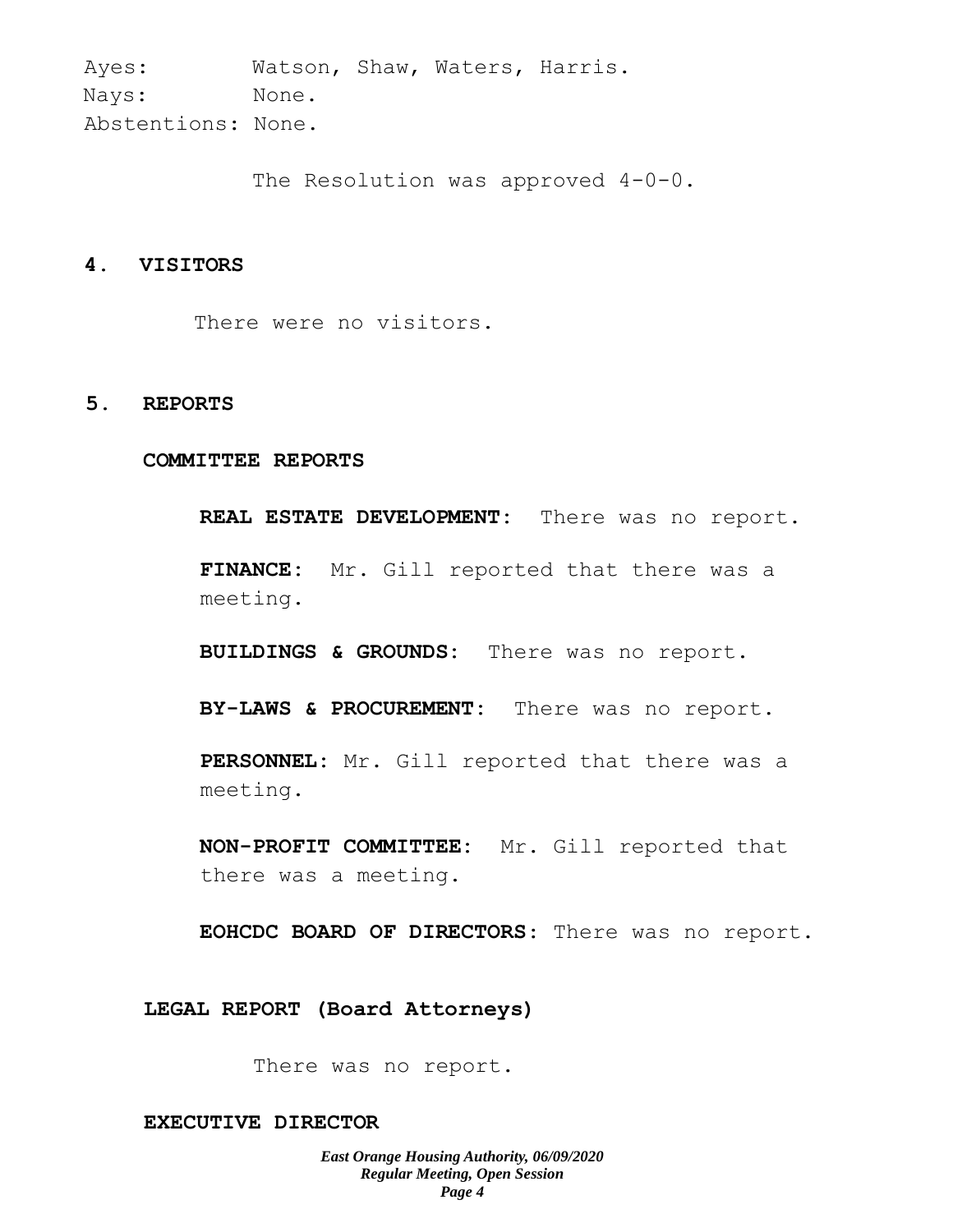The report stood. Mr. Gill, Ms. Coley and Mr. Britton highlighted portions of the report and answered questions from the Commissioners.

## **6. OLD BUSINESS**

There was no Old Business.

#### **7. NEW BUSINESS**

There was no New Business.

## **8. RESOLUTIONS**

# **2020-23 RESOLUTION TO ADOPT NJ STATE DEPARTMENT OF HUMAN SERVCICES STANDARDIZED BOARD RESOLUTION AND APPROVE THE 2020/2021 CONGREGATE HOUSING SERVICES GRANT SUBMISSION**

Commissioner Shaw moved to approve the Resolution. Commissioner Watson seconded. There were no questions.

ROLL CALL:

Ayes: Watson, Shaw, Waters, Harris. Nays: None. Abstentions: None.

The Resolution was approved  $4-0-0$ .

## **9. ADJOURNMENT**

**MOTION:** Chairman Harris moved to adjourn. Commissioner Waters. There were no questions. By